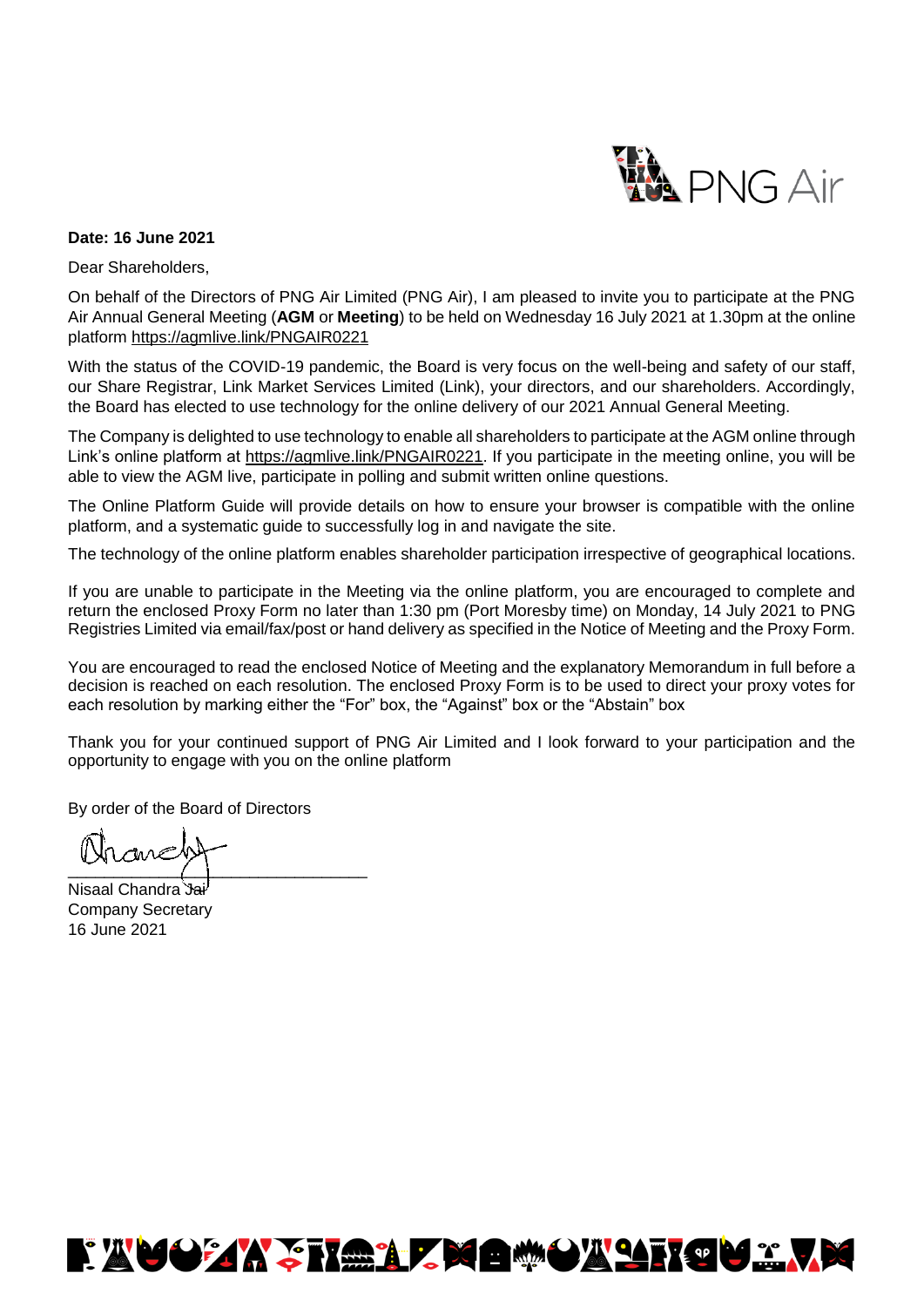## **PNG AIR LIMITED**

# **NOTICE OF ANNUAL GENERAL MEETING**

PNG AIR Limited (the "Company") gives notice that the Annual General Meeting of Shareholders will be held on Friday 16 July 2021 at 1:30pm (Port Moresby time) and shall be conducted by way of online platform.

### **ITEMS OF BUSINESS**

#### **GENERAL BUSINESS:**

### **Minutes of the previous Meeting of shareholders held on 16 July 2021**

To accept in principle the Minutes of the Annual General Meeting held on 16 July 2021 at 10:30 am (Port Moresby time) to be correct record of that meeting subject to ratification in the next scheduled Annual General Meeting.

#### **ORDINARY BUSINESS:**

#### **1. Financial Statements and Reports**

To note the financial statements, Directors report and the auditor for the Company for the year ended 31 December 2018, and to receive and address any queries by the shareholders thereof.

#### **ITEMS FOR APPROVAL**

#### **2. Appointment of Auditors**

To consider and, if thought fit, pass the following resolution as an ordinary resolution:

*"That Deloitte Touche Tohmatsu be appointed as the Company's auditor from the conclusion of this meeting until the conclusion of the Company's next annual meeting and to audit the 2019 financial statements of the Company and the group financial statements during that period."*

#### **3. Any Other Business**

To consider any other business of the day.

Dated: 16 June 2021

By order of the Board of Directors

Mancht

Nisaal Jai Company Secretary